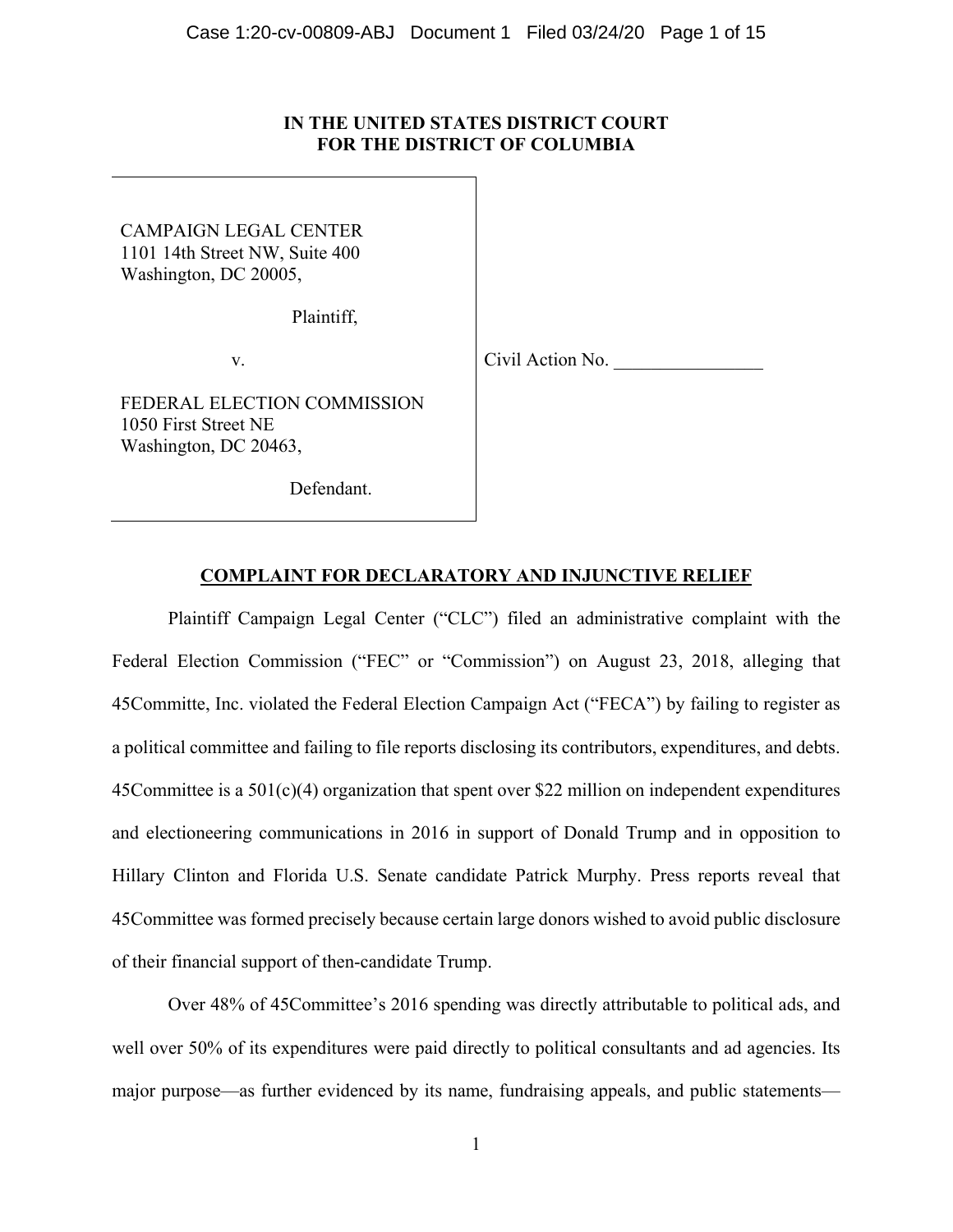#### Case 1:20-cv-00809-ABJ Document 1 Filed 03/24/20 Page 2 of 15

was plainly campaign activity. Yet 45Committee never registered as a political committee, *see* 52 U.S.C. §§ 30102, 30103, and never filed reports disclosing its contributors, expenditures, or debts and obligations, *id.* § 30104.

CLC's administrative complaint has been pending for over **575 days**, yet the FEC has taken no action, notwithstanding the approaching five-year statute of limitations for enforcement. Plaintiff requests that this Court declare that the FEC has acted contrary to law on account of its failure to act, and order the FEC to conform within 30 days by acting on Plaintiff's administrative complaint. *See* 52 U.S.C. § 30109(a)(8)(A). If the FEC does not or cannot conform within 30 days, the Federal Election Campaign Act ("FECA") authorizes Plaintiff to commence a civil action against 45Committee to enforce the campaign finance laws.

\* \* \*

1. This is an action under FECA, 52 U.S.C. § 30109(a)(8)(A). Plaintiff seeks injunctive and declaratory relief to compel Defendant FEC to act on Plaintiff's administrative complaint regarding 45Committee's failure to register as a political committee in violation of 52 U.S.C. §§ 30102, 30103, and failure to file reports disclosing its contributors, expenditures, and debts and obligations, in violation of 52 U.S.C. § 30104.

2. On August 23, 2018, CLC and Margaret Christ (an individual) filed with the FEC an administrative complaint showing that 45Committee—whose name is a reference to the election of the 45th president in 2016—spent \$22,010,335 on independent expenditures and electioneering communications in the final weeks of the 2016 election.<sup>1</sup> According to 45 Committee's tax return, spending on these communications alone constituted over 48% of its spending in its 2016 tax year, which ran from April 1, 2016 to March 31, 2017; millions more were paid to political consultants

<u>.</u> 1

Ex. 1 (Admin. Compl.) ¶ 2.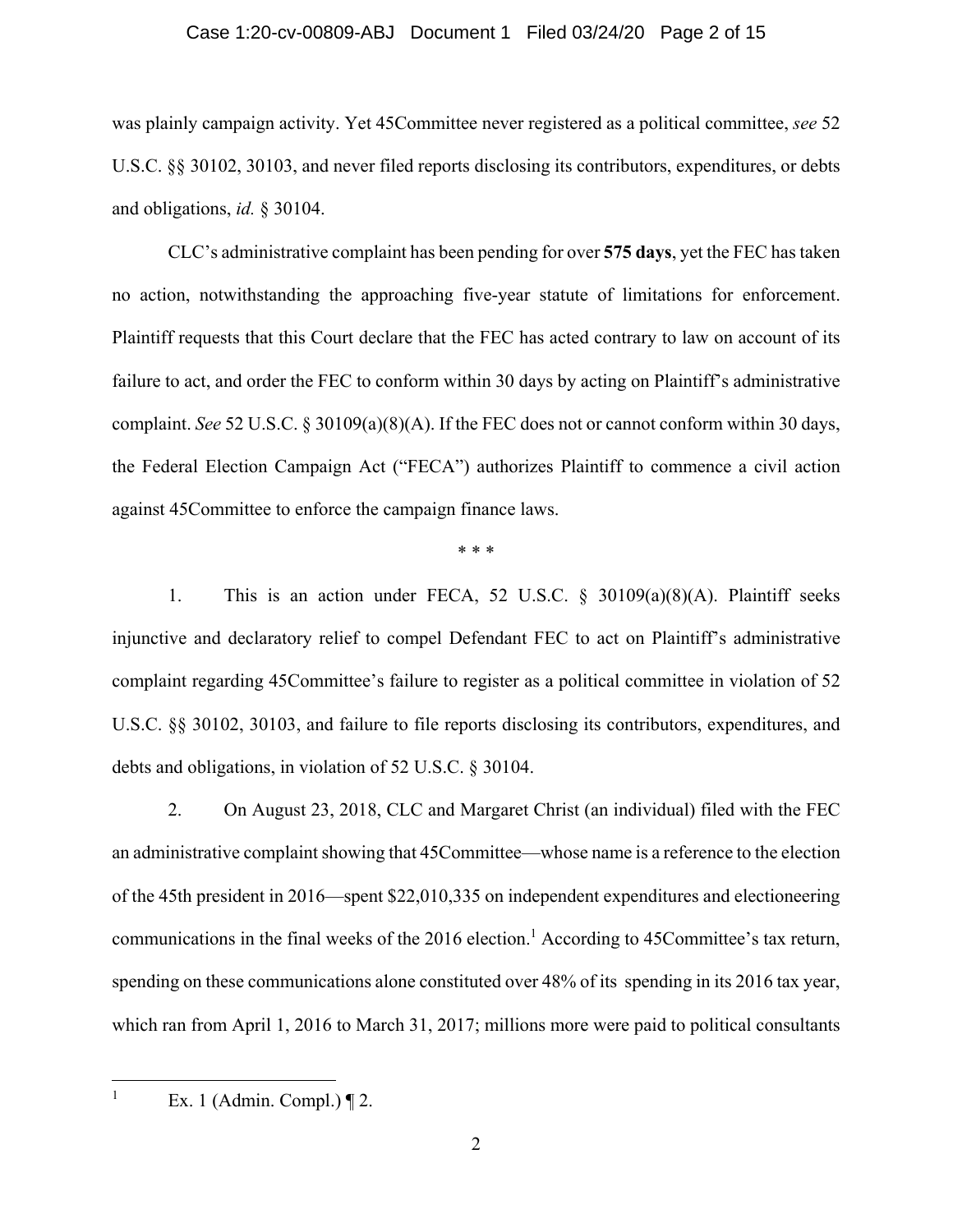#### Case 1:20-cv-00809-ABJ Document 1 Filed 03/24/20 Page 3 of 15

and advertising agencies. This spending, as well as the organization's fundraising appeals and public statements about its purpose, demonstrate that 45Committee's major purpose was campaign activity, but nonetheless it did not register as a political committee and did not file mandatory FEC reports disclosing its contributors, expenditures, debts, and obligations.

3. FECA provides administrative complainants with a right of action against the FEC if the FEC fails to act on a complaint within 120 days, at which point, "the court may declare that . . . the failure to act is contrary to law and may direct the Commission to conform with such declaration within 30 days, failing which the complainant may bring, in the name of such complainant, a civil action to remedy the violation involved in the original complaint." 52 U.S.C. § 30109(a)(8)(C). More than 575 days have passed since Plaintiff filed the administrative complaint.

#### **JURISDICTION AND VENUE**

4. This Court has both subject matter jurisdiction over this action and personal jurisdiction over the parties pursuant to 52 U.S.C.  $\S$  30109(a)(8)(A). This Court also has jurisdiction over this action pursuant to 28 U.S.C. § 1331. Venue lies in this district under 52 U.S.C. § 30109(a)(8)(A).

#### **PARTIES**

5. CLC is a nonpartisan, nonprofit 501(c)(3) organization headquartered in Washington D.C., whose mission is to protect and strengthen the U.S. democratic process through research, education, litigation, and other legal advocacy. CLC participates in judicial and administrative matters throughout the nation regarding campaign finance, voting rights, redistricting, and government ethics issues. CLC's work on campaign finance-related issues, including public education, litigation, administrative advocacy and enforcement, and legislative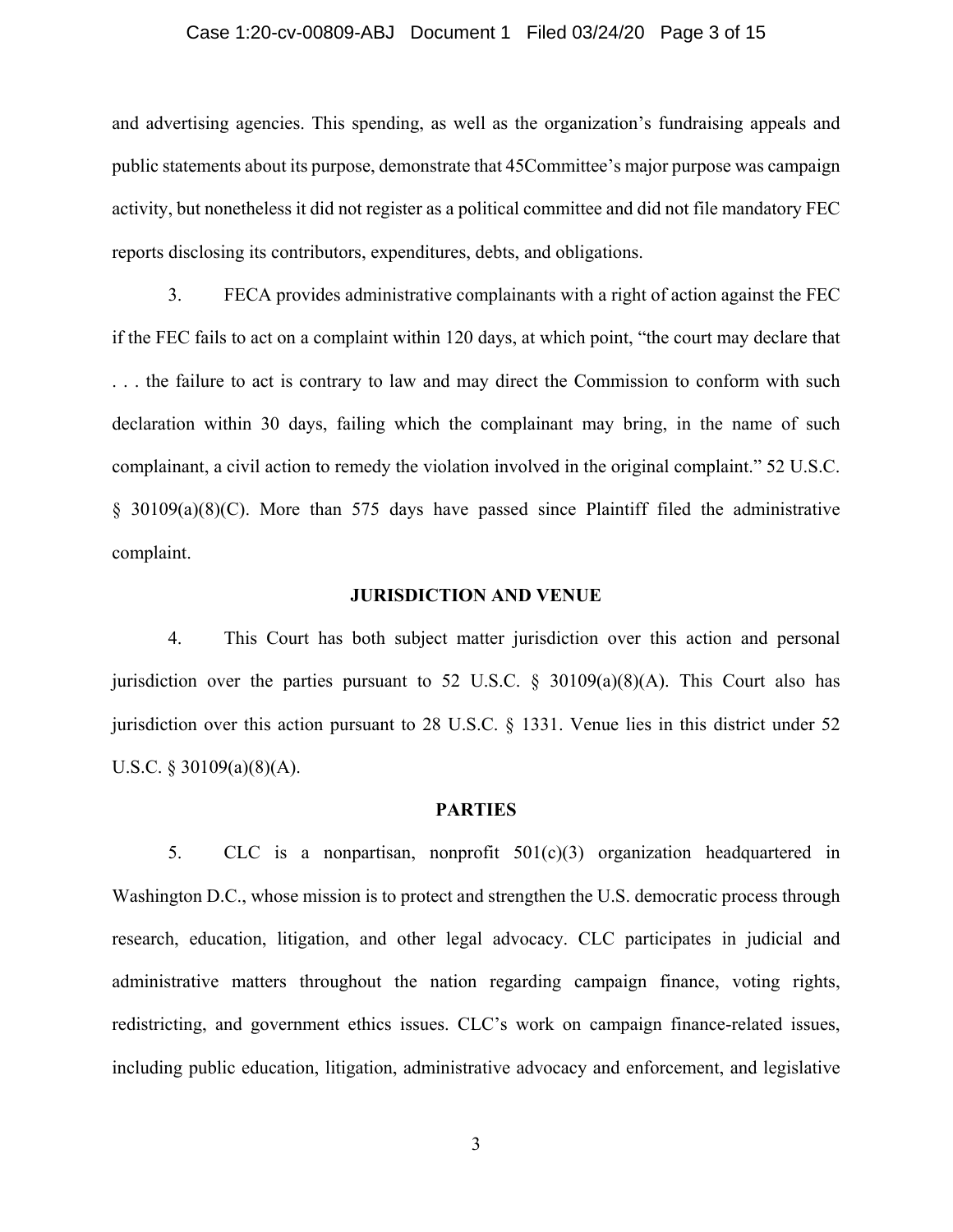# Case 1:20-cv-00809-ABJ Document 1 Filed 03/24/20 Page 4 of 15

reform efforts, depends on accurate reporting of federal election expenditures as required by statute. This work is obstructed where, as here, campaign-finance information subject to mandatory disclosure under FECA is not available.

6. Defendant Federal Election Commission is an independent federal agency charged with the administration and civil enforcement of FECA. 52 U.S.C. § 30106.

# **BACKGROUND**

#### *Governing Law*

7. A "political committee" is an organization that receives contributions or makes expenditures in excess of \$1,000 during a calendar year for the purpose of influencing elections for federal office, *see* 52 U.S.C. § 30101(4)(A), (8)(A)(i), (9)(A)(i); 11 C.F.R. § 100.5(a). Political committees must register with the FEC and file reports disclosing their contributions, expenditures, and debts and obligations. *See* 52 U.S.C. §§ 30102-04.

8. In *Buckley v. Valeo,* 424 U.S. 1 (1976), the Supreme Court construed the term "political committee" to "only encompass organizations that are under the control of a candidate *or the major purpose of which is the nomination or election of a candidate*." *Id*. at 79 (emphasis added). Again, in *FEC v. Massachusetts Citizens for Life, Inc.,* 479 U.S. 238 (1986), the Court invoked the "major purpose" test and noted, in the context of analyzing the activities of a  $501(c)(4)$ group, that if a group's independent spending activities "become so extensive that the *organization's major purpose may be regarded as campaign activity*, the corporation would be classified as a political committee." *Id.* at 262 (emphasis added). In that instance, the Court continued, the group would become subject to the "obligations and restrictions applicable to those groups *whose primary objective is to influence political campaigns*." *Id.* (emphasis added). The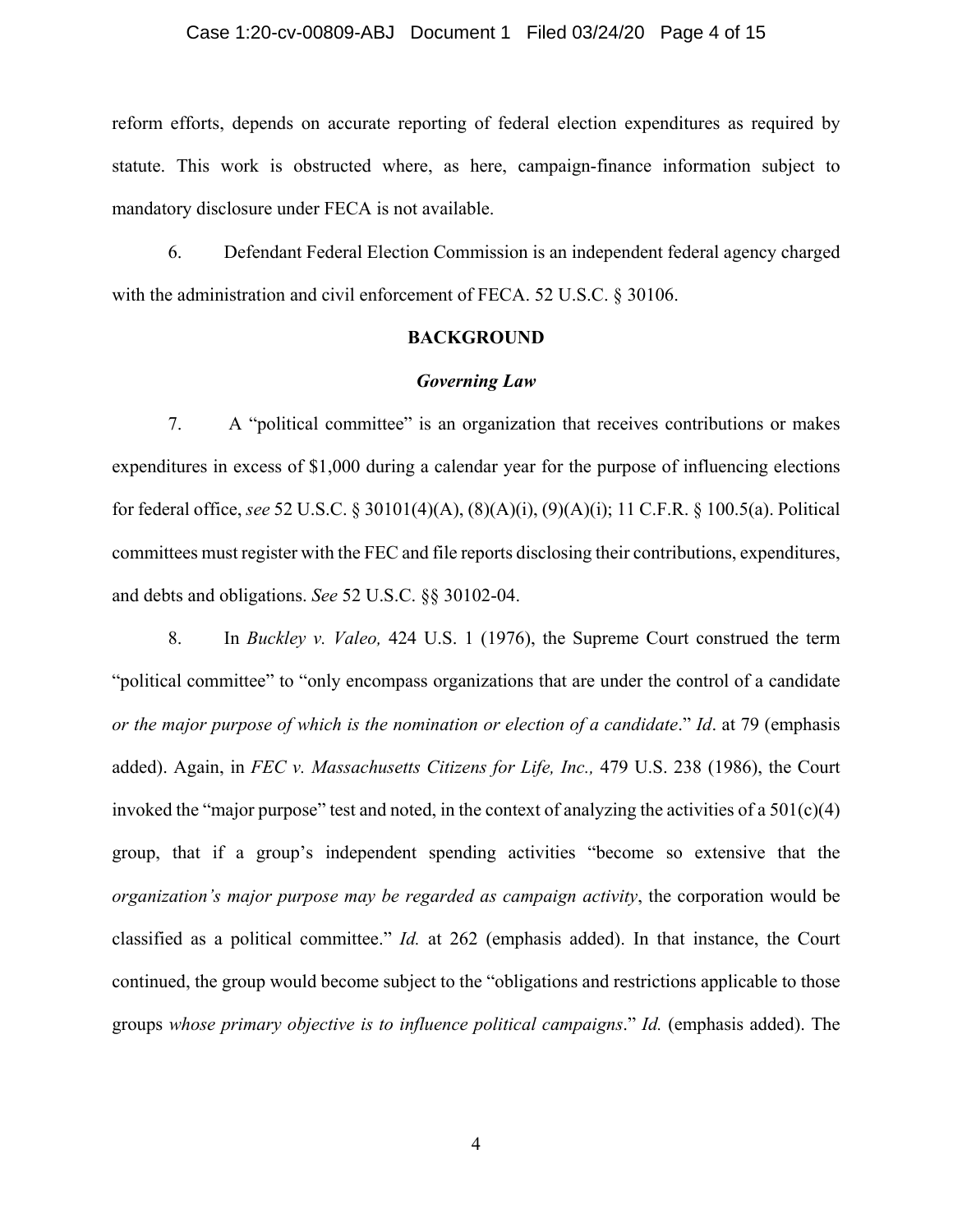# Case 1:20-cv-00809-ABJ Document 1 Filed 03/24/20 Page 5 of 15

Court in *McConnell v. FEC*, 540 U.S. 93 (2003), restated the "major purpose" test for political committee status as iterated in *Buckley*. *Id.* at 170 n.64.

9. The Commission has explained:

<u>.</u>

[D]etermining political committee status under FECA, as modified by the Supreme Court, requires an analysis of both an organization's specific conduct—whether it received \$1,000 in contributions or made \$1,000 in expenditures—as well as its overall conduct—whether its major purpose is Federal campaign activity (*i.e.*, the nomination or election of a Federal candidate).

Supplemental Explanation and Justification on Political Committee Status, 72 Fed. Reg. 5595, 5597 (Feb. 7, 2007).

10. "[A]n organization['s] relative spending in the most recent calendar year" is a particularly relevant time period for assessing a group's major purpose. *CREW v. FEC,* 209 F. Supp. 3d 77, 93-94 (D.D.C. 2016).

11. In addition to an organization's overall spending, its public statements, advertisements, materials distributed to donors, and fundraising appeals are relevant to determining whether its major purpose is campaign activity.<sup>2</sup> There is no bright-line requirement that an organization spend over 50% on direct campaign activity for it to satisfy the major purpose test and be obligated to register as a political committee and file campaign finance reports.<sup>3</sup>

12. There is thus a two-prong test for "political committee" status under federal law: (1) whether the entity or other group of persons receives "contributions" or makes "expenditures" of \$1,000 or more in a calendar year, and, if so, (2) whether an entity or other group of persons has a "major purpose" of influencing the "nomination or election of a candidate," as stated by *Buckley*.

<sup>2</sup> *See, e.g.*, 72 Fed. Reg. at 5601; *FEC v. Malenick*, 310 F. Supp. 2d 230, 234-36 (D.D.C. 2004); *FEC v. GOPAC, Inc*., 917 F. Supp. 851, 859 (D.D.C. 1996); Advisory Opinion 2006-20 (Unity08).

<sup>3</sup> *See, e.g.*, *Real Truth About Abortion, Inc. v. FEC*, 681 F.3d 544, 555-58 (4th Cir. 2012) ("*RTAA*").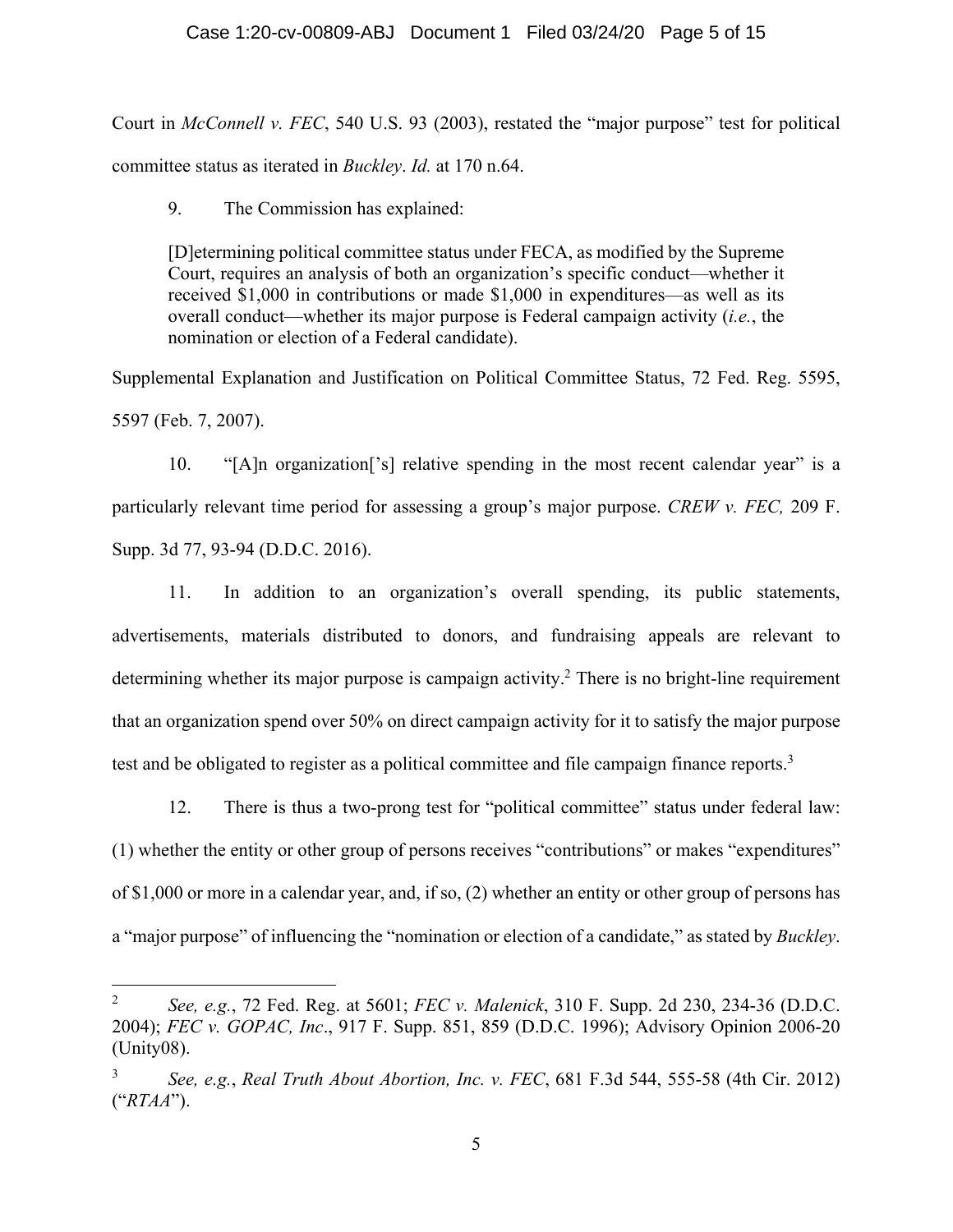#### Case 1:20-cv-00809-ABJ Document 1 Filed 03/24/20 Page 6 of 15

13. Any entity that meets the definition of a "political committee" must file a "statement of organization" with the Commission, 52 U.S.C. § 30103, must comply with the organizational and recordkeeping requirements of 52 U.S.C. § 30102, and must file periodic disclosure reports of its receipts and disbursements, 52 U.S.C. § 30104.4

14. The political committee disclosure reports required by FECA must disclose to the Commission and the public, including Plaintiff specific information regarding such committee's financial activities, including the identity of any donor who has contributed \$200 or more to the committee within the calendar year. *See* 52 U.S.C. § 30104(b). Courts have repeatedly recognized the importance of campaign finance disclosure to informing the electorate. *See*, *e.g.*, *Citizens United v. FEC*, 558 U.S. 310, 369 (2010) ("[T]he public has an interest in knowing who is speaking about a candidate shortly before an election."); *see also Stop This Insanity Inc. Emp. Leadership Fund v. FEC*, 761 F.3d 10, 17 (D.C. Cir. 2014) (describing the "First Amendment rights of the public to know the identity of those who seek to influence their vote").

#### *Facts*

15. On October 27, 2015, the *Wall Street Journal* reported that "[a] collection of top GOP operatives, financed by prominent Republican donors, is launching two new groups to take aim at Democratic presidential frontrunner Hillary Clinton."5 One of those groups was a "super

<sup>4</sup> In addition, a "political committee" that makes contributions, including in-kind contributions and coordinated communications, is subject to limits on the contributions it receives, 52 U.S.C. § 30116(a)(1), (a)(2), (f), and may not accept contributions from corporations, 52 U.S.C. § 30118(a). *See* FEC Adv. Op. 2010-11, at 2 (Commonsense Ten) (concluding that committee that "intends to make only independent expenditures" and "will not make any monetary or in-kind contributions (including coordinated communications) to any other political committee or organization" is not subject to contribution limits).

<sup>5</sup> Patrick O'Connor & Rebecca Ballhaus, *New GOP Groups Taking Aim at Hillary Clinton*, WALL ST. J. (Oct. 27, 2015), https://www.wsj.com/articles/prominent-gop-donors-launch-newgroups-to-take-aim-at-hillary-clinton-1445984161.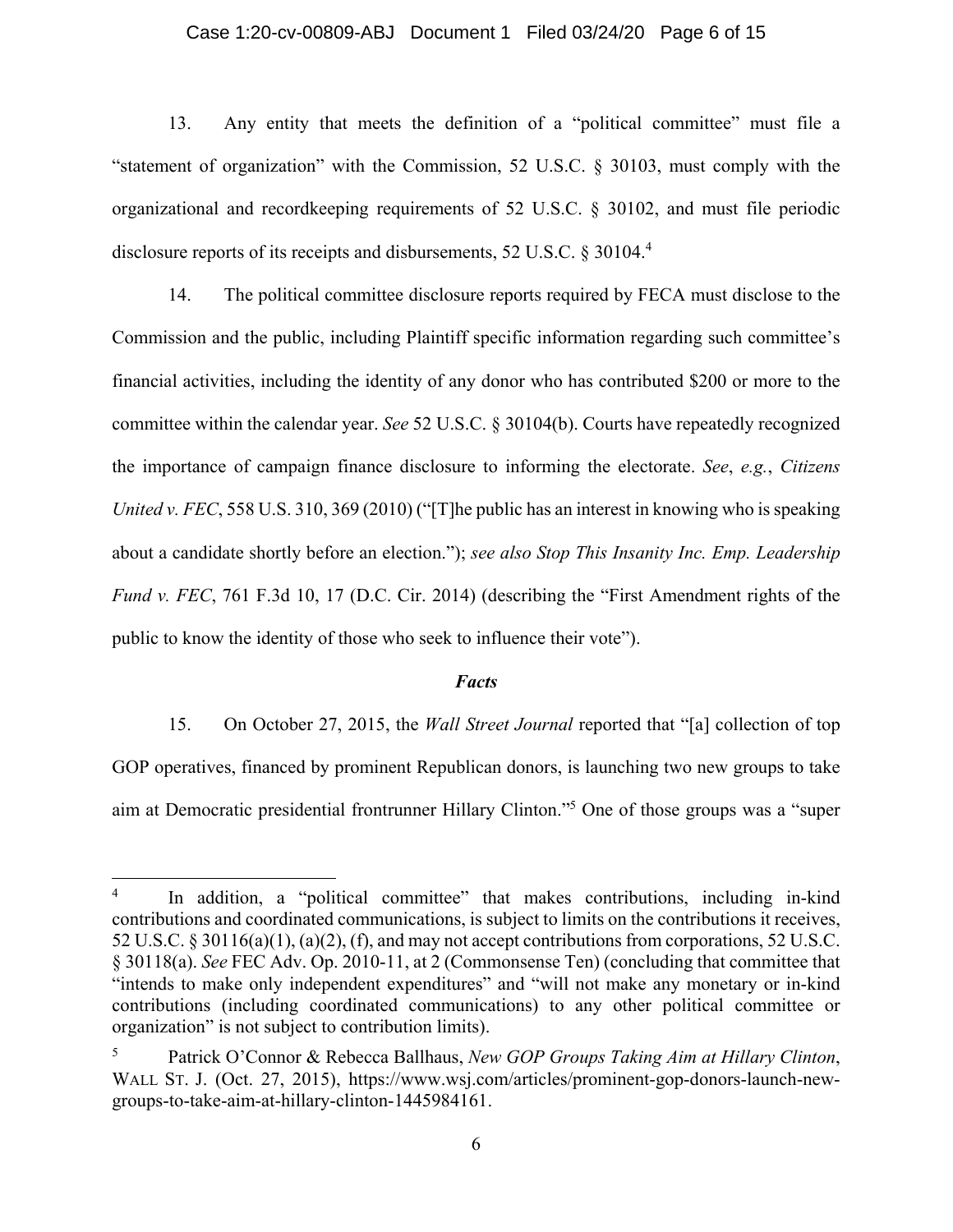#### Case 1:20-cv-00809-ABJ Document 1 Filed 03/24/20 Page 7 of 15

PAC" called Future 45, while the other was a nonprofit  $501(c)(4)$  organization called 45Committee, Inc."<sup>6</sup> The names of both entities are "references to the numerical ranking of the next president," the *Journal* noted.7

16. 45Committee engaged in little activity during the Republican presidential primary, but on September 28, 2016, *POLITICO* reported that "Todd Ricketts essentially took [it and Future 45] over this month with the intention of running pro-Trump ads, and began making calls seeking support from fellow mega-donors, many of whom had also vehemently opposed Trump."<sup>8</sup>

17. Ricketts, according to *POLITICO*, was "making a particular effort to win over donors who want to help Trump but are leery of having their names publicly associated with the polarizing Republican nominee."<sup>9</sup> *POLITICO* quoted "a fundraiser who is familiar with—but not connected to—Ricketts' fundraising effort," who said, "[t]here is a substantial appetite for a nondisclosing vehicle, because it's embarrassing to support Trump . . . . There are more donors who are willing to support Donald anonymously than with their names on it."<sup>10</sup>

18. On October 1, 2016, *CNN* reported that

[t]he Ricketts family, the founder and heirs to the TD Ameritrade fortune, have told associates that the Adelsons has pledged \$25 million to their groups, which includes a revived super PAC, Future 45, and the nonprofit  $501(c)(4)$  group, 45Committee. It is unclear how the Adelsons plan to split their checks between the entities.

And two people who have spoken personally with Todd Ricketts this week said Ricketts said he now had \$35 million in the bank thanks to the Adelson

<sup>6</sup> *Id.*

<sup>7</sup> *Id.* 

<sup>8</sup> Kenneth P. Vogel, *Secret money to boost Trump*, POLITICO (Sept. 28, 2016), https://www.politico.com/story/2016/09/secret-money-to-boost-trump-228817.

<sup>9</sup> *Id*.

<sup>10</sup> *Id*.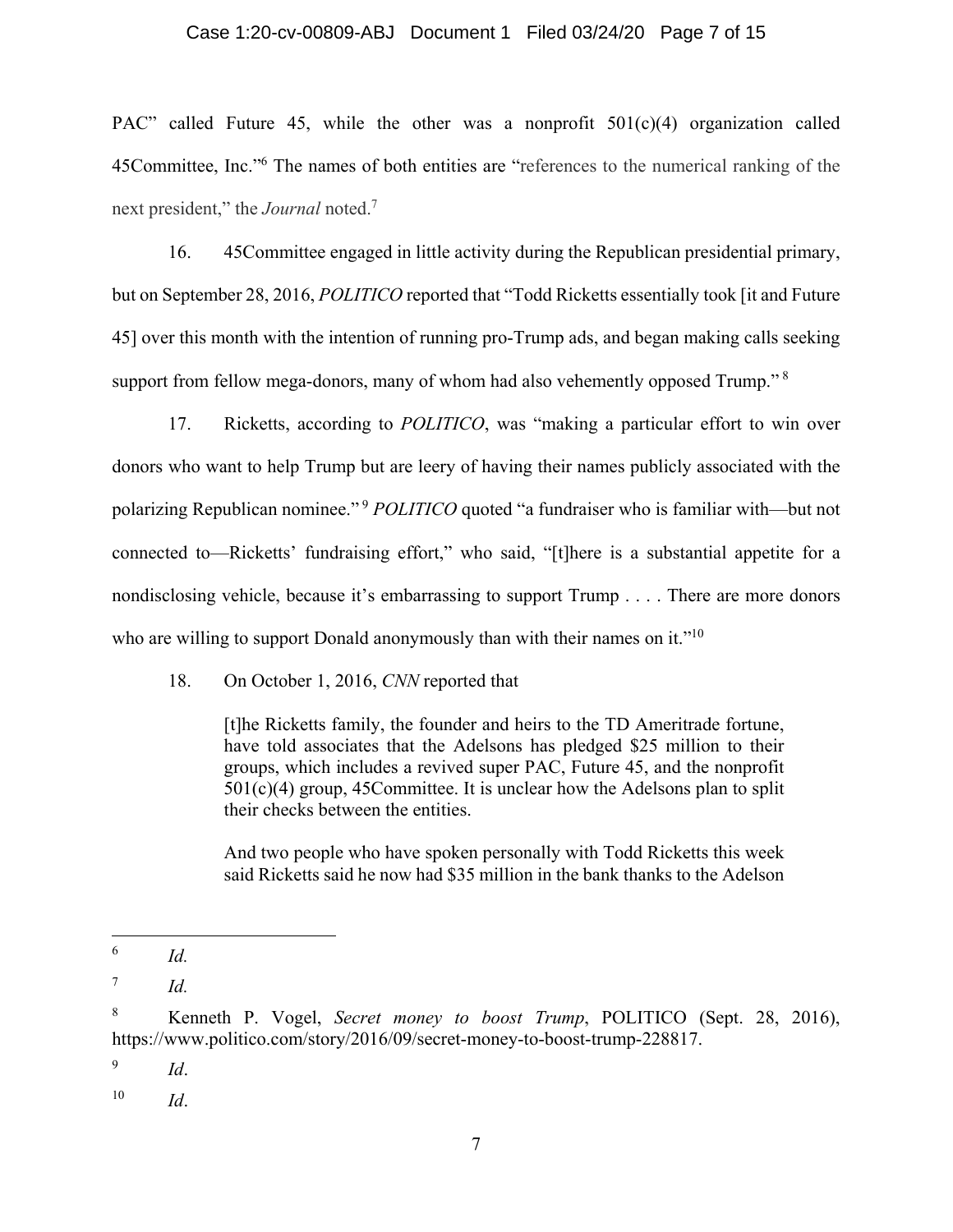donation and was working toward raising \$70 million, earmarked exclusively for the presidential race.<sup>11</sup>

19. On October 6, 2016, the *New York Times* reported that 45Committee "will begin airing ads criticizing Hillary Clinton and praising Donald J. Trump as the 2016 election enters its final weeks. . . . The ads are part of a multimillion-dollar spending effort in battleground states, said the group's president, Brian Baker."12 The *Times* quoted Baker as saying:

> "It will take a builder and a proven job creator to get Americans working again," Mr. Baker said. "As we all know, after 40 years in political life, Secretary Clinton is not the change our country needs — in fact, it is no change at all."<sup>13</sup>

20. During the 2016 election cycle, 45Committee reported spending \$21,339,015 on independent expenditures opposing presidential candidate Hillary Clinton or supporting her opponent, Donald Trump; all of the communications were disseminated between October 4, 2016 and November 5, 2016.<sup>14</sup> It additionally reported spending \$671,320 on electioneering communications opposing Florida U.S. Senate candidate Patrick Murphy; those communications were disseminated on October 27, 2016.<sup>15</sup>

21. On February 15, 2018, 45Committee filed its Form 990 annual return with the Internal Revenue Service ("IRS"), for the 2016 tax year beginning April 1, 2016 and ending March

 $11$ 11 Theodore Schleifer, *Trump finally hits the big-money jackpot*, CNN (Oct. 1, 2016), https://www.cnn.com/2016/10/01/politics/donald-trump-big-money-success/index.html.

<sup>12</sup> Maggie Haberman, *Pro-Trump Group to Release Ads as Part of Major Swing State Effort*, N.Y. TIMES (Oct. 6, 2016), https://www.nytimes.com/2016/10/07/us/politics/campaign-ads.html.

<sup>13</sup> *Id*.

<sup>&</sup>lt;sup>14</sup> 45 Committee Inc., Year-End Report of Independent Expenditures Made and Contributions Received, FEC Form 5, at 3-11 (filed Jan. 31, 2017), http://docquery.fec.gov/pdf/652/201701319042382652/201701319042382652.pdf.

<sup>&</sup>lt;sup>15</sup> Committee Inc., 24 Hour Electioneering Communication Notice, FEC Form 9, at 3 (filed Oct. 28, 2016), http://docquery.fec.gov/pdf/385/201610319037011385/ 201610319037011385.pdf.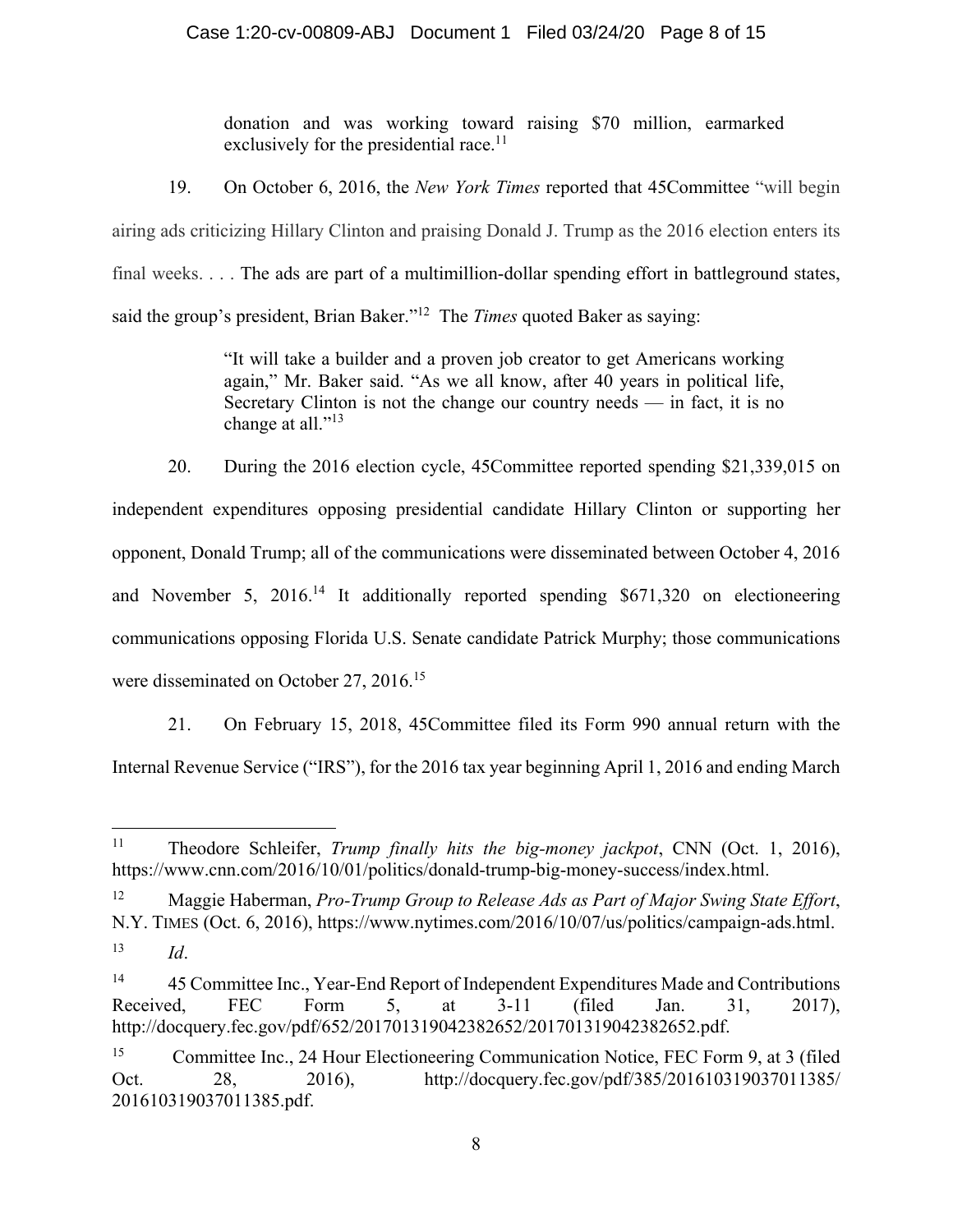#### Case 1:20-cv-00809-ABJ Document 1 Filed 03/24/20 Page 9 of 15

31, 2017.16 45Committee reported \$46,362,986 in revenue and \$45,556,334 in expenses during the tax year.<sup>17</sup> By contrast, in the 2015 tax year, when no national elections were held, 45Committee raised only \$2,225,000 and spent \$1,008,469.18

22. Therefore, the \$22,010,335 that 45Committee spent on independent expenditures and electioneering communications in the weeks before the 2016 election constituted 48.3 percent of its overall spending in the 2016 tax year. 45Committee's election-related disbursements likely constituted an even higher percentage of its overall spending during the 2016 *calendar* year.19

23. 45Committee's annual return filed with the IRS suggests its other spending in its 2016 tax year may have been intended to support the nomination or election of a candidate in the 2016 election. In Part VII, Section B of its annual return, 45Committee reported a total of \$38.3 million in payments—approximately 84% of its total expenditures—to "independent contractors"

<u>.</u>

<sup>&</sup>lt;sup>16</sup> 45 Committee Inc., Return of Organization Exempt from Income Tax, IRS Form 990, at 1 (filed Feb. 15, 2018), https://www.documentcloud.org/documents/4390683-45Committe-2016-Form-990.html.

<sup>17</sup> *Id*.

<sup>18</sup> *Id*.

<sup>&</sup>lt;sup>19</sup> 45 Committee spent around \$4 million in the first several weeks of the 2017 calendar year, *see* Tom LoBianco, *First on CNN: Pro-Trump Group Hacked, Website Taken Down in Cabinet Fight*, CNN (Feb. 6, 2017), https://www.cnn.com/2017/02/06/politics/45-committee-websitehacked/index.html. 45Committee spent \$45,556,334 between April 1, 2016 and March 31, 2017; subtracting the \$4 million spent in the first several weeks of 2017 on non-election-related nominee communications indicates that 45Committee spent no more than \$41,556,334 in April through December 2016. Moreover, 45Committee only spent around \$1 million in its 2015 tax year, which ran April 1, 2015 through March 31, 2016. 45Committee 2016 990, *supra* note 16, at 1. Even if all of that \$1 million had been spent in the 2016 calendar year, then at least \$22,010,335 of 45Committee's \$42.5 million spent in calendar year 2016—nearly 52%—was on election-related disbursements reported to the Commission.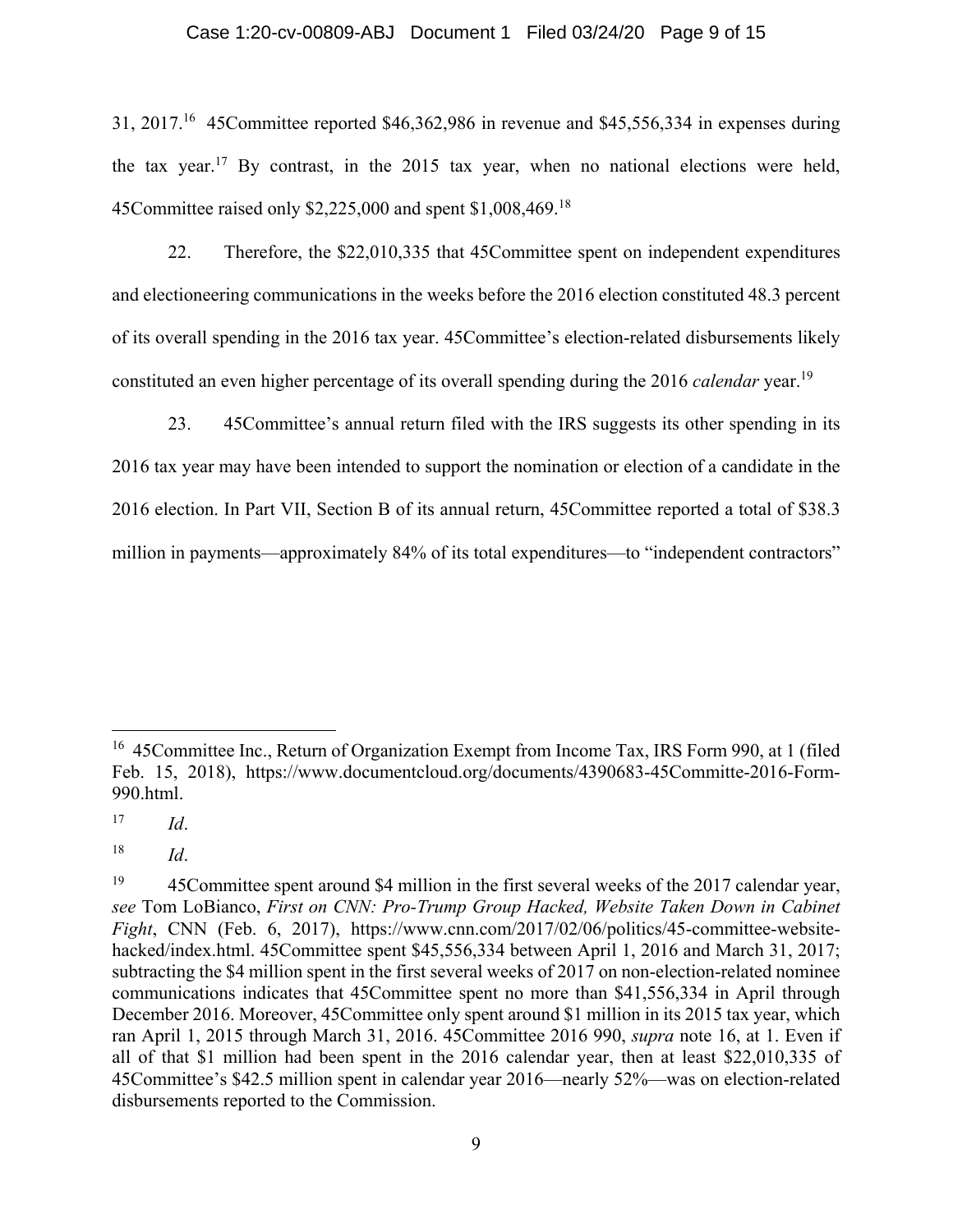# Case 1:20-cv-00809-ABJ Document 1 Filed 03/24/20 Page 10 of 15

for what it described as "media ads services."<sup>20</sup> Four out of the five firms<sup>21</sup> were the same vendors that 45Committee had reported to the Commission as having produced or placed its independent expenditures and electioneering communications:

i. On its reports filed with the Commission, 45Committee reported paying \$15.6 million to the firm Del Cielo Media LLC for independent expenditures (in the form of four "media placements"), $^{22}$  but its annual return filed with the IRS shows that it paid Del Cielo Media LLC \$17.4 million. On its website, Del Cielo Media describes the various "media buying services" it provides for "your election" and "your campaign."23 According to a May 2017 piece on *Campaign & Elections*, Del

<sup>1</sup> <sup>20</sup> 45 Committee Inc., Return of Organization Exempt from Income Tax, IRS Form 990, at 8 (filed Feb. 15, 2018), *available at* https://www.documentcloud.org/documents/4390683- 45Committe-2016-Form-990.html.

<sup>&</sup>lt;sup>21</sup> The fifth independent contractor that  $45$ Committee disclosed to the IRS as having received more than \$100,000 was Target Enterprises LLC, in Sherman Oaks, California. 45Committee did not report to the FEC that it paid a firm with the same name for independent expenditures or electioneering communications; it did pay "TargetPoint Consulting" in Alexandria, Virginia for electioneering communications, but these appear to be separate firms. *Compare*  https://www.targetpointconsulting.com/ *with* https://targetla.com/. According to Federal Communications Commission records, 45Committee contracted with Target Enterprises for at least some of the advertisements it aired in early 2017 supporting President Trump's nominees. *See* Target Enterprises, *Agreement Form for Non-Candidate Advertising* (Jan. 25, 2017) (disclosing broadcast purchase on behalf of 45Committee on station WJRT-FLINT for advertisements "Supporting the President's nominee for HHS Secretary and repealing Obamacare"), attached to Administrative Complaint.

<sup>&</sup>lt;sup>22</sup> 45Committee, Itemized Independent Expenditures, FEC Schedule 5-E, at 3, 4, 8, 10 (filed Jan. 31, 2017), http://docquery.fec.gov/pdf/652/201701319042382652/ 201701319042382652.pdf.

<sup>23</sup> *About*, Del Cielo Media, http://delcielomedia.com/about.html (last visited Mar. 24, 2020).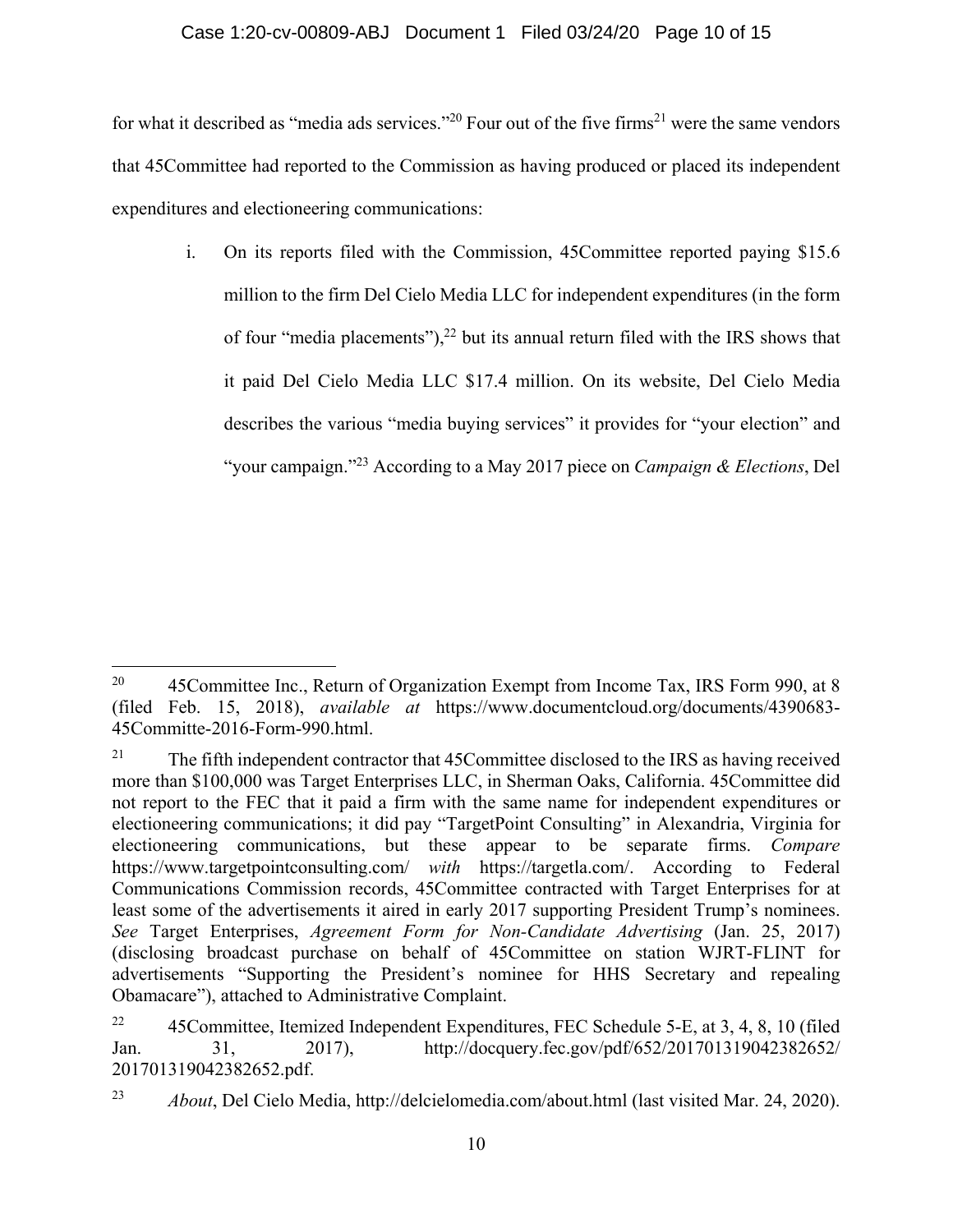Cielo Media is a "venture focusing on PACs" headed by "GOP media buyer Paul  $W$ inn."<sup>24</sup>

- ii. On its reports filed with the Commission, 45Committee reported paying \$420,493 to Connell Donatelli Inc. for independent expenditures (two "media placements"),  $2^5$ but reported paying the firm a total of \$10.3 million on its annual return filed with the IRS. Connell Donatelli (now known as Campaign Solutions) describes itself as having "pioneered online political fundraising, advertising, and digital strategy."<sup>26</sup>
- iii. On its reports filed with the Commission, 45Committee reported paying \$4.6 million to the firm DDC for independent expenditures (in the form of eight "media placements"), $27$  but its annual IRS return shows it paid the firm a total of \$6.1 million over the tax year.
- iv. On its reports filed with the Commission, 45Committee reported paid Mentzer Media Services \$663,320 for "media placement" for its electioneering communications, $28$  but its annual IRS return shows it paid the firm \$3.8 million over the tax year. Mentzer Media emphasizes that it "has been helping clients win

1

<sup>24</sup> Sean J. Miller, *Consultants Grapple with Early Vote Ad Strategy*, CAMPAIGNS & ELECTIONS (May 22, 2017), https://www.campaignsandelections.com/campaigninsider/consultants-grapple-with-early-vote-ad-strategy.

<sup>&</sup>lt;sup>25</sup> 45Committee, Itemized Independent Expenditures, FEC Schedule 5-E, at 4 (filed Jan. 31, 2017), http://docquery.fec.gov/pdf/652/201701319042382652/201701319042382652.pdf.

<sup>&</sup>lt;sup>26</sup> *About Us*, Campaign Solutions, https://www.campaignsolutions.com/ (last visited Mar. 24, 2020).

<sup>&</sup>lt;sup>27</sup> 45Committee, Itemized Independent Expenditures, FEC Schedule 5-E, at 5, 6, 7, 9 (filed Jan. 31, 2017), http://docquery.fec.gov/pdf/652/201701319042382652/ 201701319042382652.pdf.

<sup>&</sup>lt;sup>28</sup> 45Committee, 24 Hour Notice of Disbursements/Obligations for Electioneering Communications, FEC Schedule 9-B, at 3 (filed Oct. 28, 2016), http://docquery.fec.gov/pdf/385/201610319037011385/201610319037011385.pdf.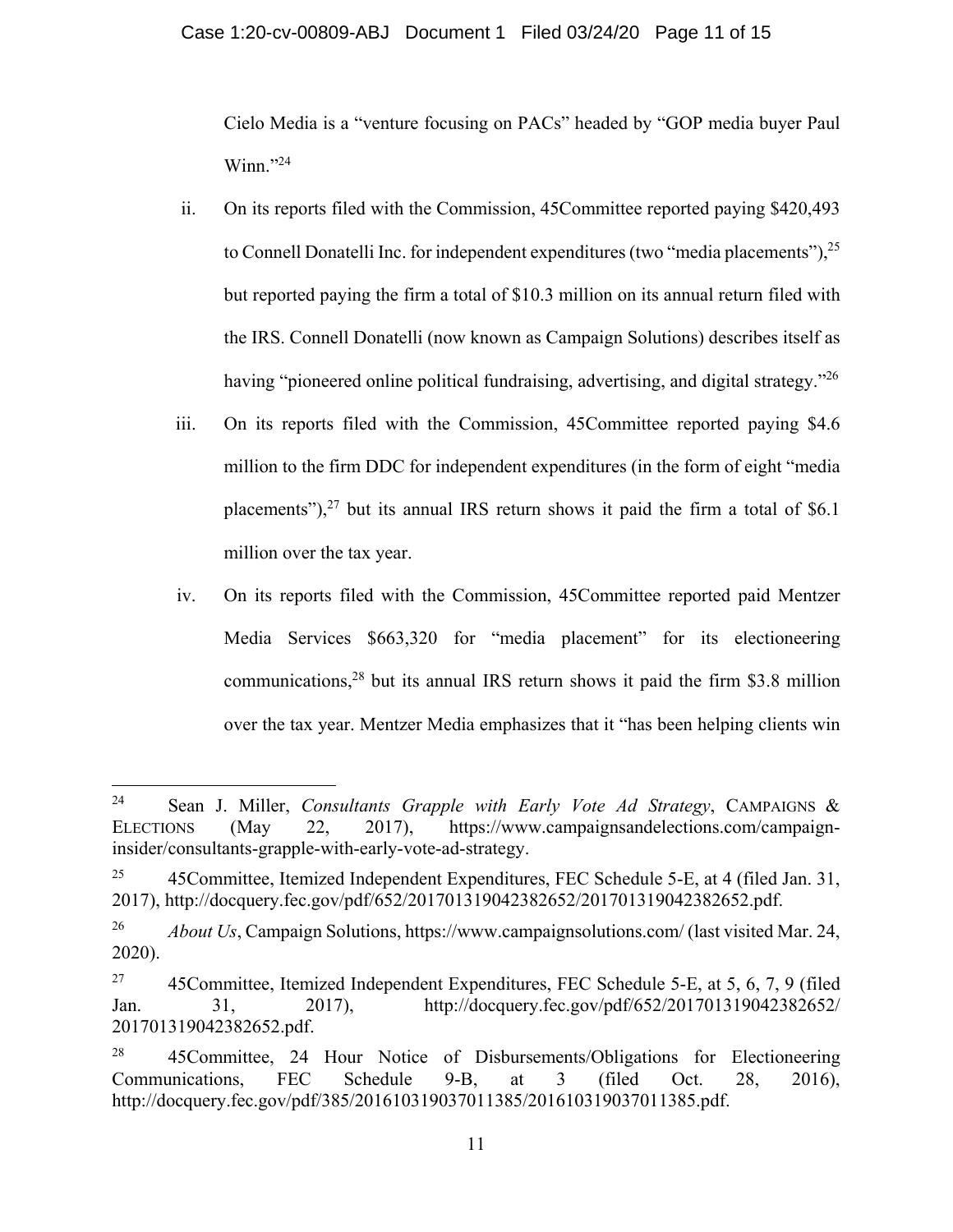elections and campaigns through targeted media buys since 1991" and touts its "combined 82 years of political media buying experience."29 In a 2012 piece on Mentzer, *The Washington Post* described the firm as "the top of the small-butcritical campaign sub-specialty of media buying."<sup>30</sup>

24. It appears that a substantial portion of the \$37,600,000 paid to these four political consulting firms for "media ads services" were for election-related purposes. The disbursements disclosed on 45Committee's annual return to the IRS, but not disclosed on its reports to the Commission, may reflect (1) that the total cost of 45Committee's independent expenditures and electioneering communications were not fully reflected on reports filed with the Commission, and/or (2) that the additional disbursements to these campaign vendors were for election-related communications in 2016 that did not constitute independent expenditures or electioneering communications, but which should nonetheless be considered election-related for purposes of the major purpose test, given the timing of 45Committee's ads, and the fact that the payments are to the same vendors as produced its other election-related communications.

25. To the extent that 45Committee paid these vendors for communications that were not reported to the Commission, the timing and distribution of those ads demonstrates their electoral purpose. According to a study conducted by the Center for Public Integrity, which analyzed broadcast ads and ads run on national cable, 45Committee aired 5,241 broadcast spots in the second half of 2016; all ran in the weeks before the election—from October 2 through November 5, 2016—and were concentrated in the swing states of Pennsylvania, North Carolina,

<sup>29</sup> *About Us*, Mentzer Media, http://www.mentzermedia.com/ (last visited Mar. 24, 2020).

<sup>30</sup> Bill Turque, *Master of the art of the media buy*, WASH. POST (Sept. 5, 2012), https://www.washingtonpost.com/politics/master-of-the-art-of-the-mediabuy/2012/09/05/f47a8f9c-f761-11e1-8b93-c4f4ab1c8d13\_story.html.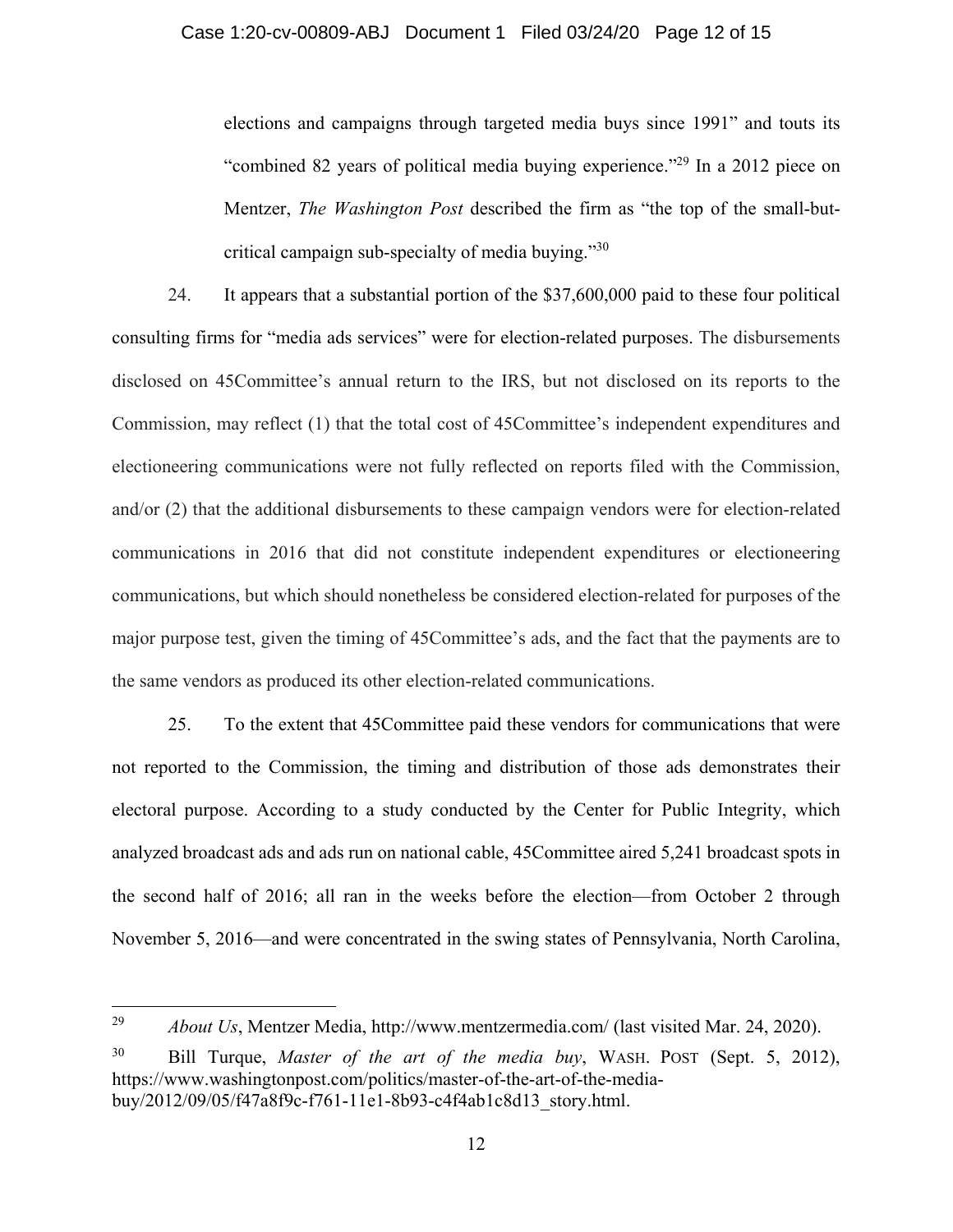# Case 1:20-cv-00809-ABJ Document 1 Filed 03/24/20 Page 13 of 15

and Florida.<sup>31</sup> This number *exceeded* the number of broadcast spots aired by Future45, 45Committee's sister super PAC, as well as the number aired by the Republican National Committee.<sup>32</sup>

26. 45Committee's other public communications from 2016 also indicate that its major purpose was electoral. During the entirety of 2016, 45Committee tweeted just six times, all in October and November, and all attacking Clinton and supporting Trump.<sup>33</sup>

27. On its Facebook page, 45Committee posted only once in 2016, on October 6. That post read, "A tired career politician who will increase taxes and cost jobs, or a proven job creator who will fight for good American jobs? The choice is clear. It's time to make America strong again," and included a video of a political ad.<sup>34</sup>

<sup>31</sup> Al Letson, *When mad men meet dark money*, WDET (Mar. 15, 2016), https://wdet.org/posts/2016/03/15/82665-when-mad-men-meet-dark-money/ (last visited Mar. 24, 2020). Notably, 45Committee's ads ran up until Election Day. For example, after the Clinton campaign challenged the veracity of a 45Committee ad and asked stations to take it down, attorneys responded to the stations on behalf of 45Committee and Future 45, writing "We trust you will make a fact-based decision and continue to air these ads in order to allow the American people to be fully educated about their candidates for President. With just one day before the election, any decision to stop airing the ad will cause irreparable harm to 45Committee and Future45." Clark Hill Letter (Nov. 7, 2016), Ex. 1 (Admin. Compl.). at Ex. A.

<sup>32</sup> *Id*.

<sup>33</sup> *See* 45Committee, *A tired career politician*, TWITTER (Oct. 6, 2016), https://twitter.com/45\_Committee/status/784129857466798080; 45Committee, *It's time to make America strong again*, TWITTER (Oct. 7, 2016), https://twitter.com/45\_Committee /status/784383293772800002; 45Committee, *Americans don't need 4 more years of job loss*, Twitter (Oct. 7, 2016), https://twitter.com/45\_Committee/status/784451489666174977; 45Committee, *We need to change Washington*, TWITTER (Oct. 9, 2016), https://twitter.com/45\_Committee/status/785118896206454788; 45Committee, *Stop the Clinton scandals*, TWITTER (Nov. 6. 2016), https://twitter.com/45\_Committee/status/ 795288754953027586; 45Committee, *"Why aren't I 50 points ahead,"* TWITTER (Nov. 6, 2016), https://twitter.com/45\_Committee/status/795332438398373888

<sup>34 45</sup>Committee, *A tired career politician*, FACEBOOK (Oct. 6, 2016), https://www.facebook.com/45Committee/videos/353576058317537/.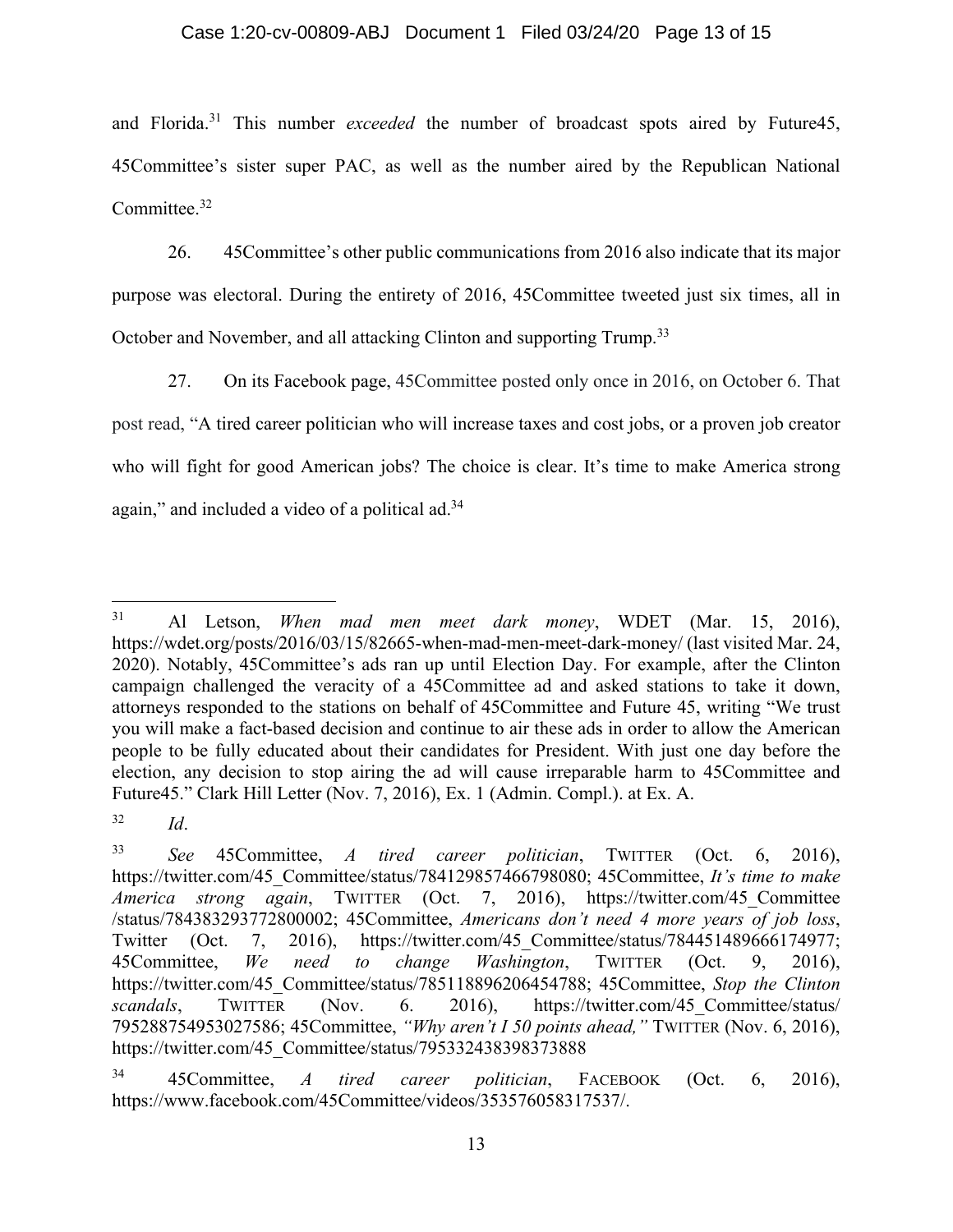## Case 1:20-cv-00809-ABJ Document 1 Filed 03/24/20 Page 14 of 15

28. In addition to its substantial direct and indirect campaign related spending, 45Committee's very name, its public statements, and its fundraising appeals all demonstrate its major purpose was campaign related.35

# **ADMINISTRATIVE PROCEEDINGS**

29. On August 23, 2018, CLC and an individual, Margaret Christ, filed a complaint with the FEC against 45Committee seeking enforcement of FECA's registration and reporting requirements, 52 U.S.C. §§ 30102-04.

30. On August 29, 2018, the FEC sent CLC and Christ a letter acknowledging receipt of the complaint and designating it MUR 7486.

31. FECA establishes a five-year statute of limitations on enforcement actions, which is rapidly approaching for the violations alleged in Plaintiff's complaint.

32. Nonetheless, the Commission has taken no action on the complaint, which has been pending for over 575 days. As of September 1, 2019, the Commission lacks a quorum.

# **CAUSE OF ACTION**

# **FECA, 52 U.S.C. § 30109(a)(8)(A)**

33. Plaintiff repeats and realleges paragraphs 1-32.

34. Defendant's failure to act on Plaintiff's administrative complaint is contrary to law. *See* 52 U.S.C. § 30109(a)(8)(A).

# **REQUESTED RELEF**

WHEREFORE, Plaintiff requests that this Court:

(1) Declare that the FEC's failure to act on Plaintiff's administrative complaint is contrary to law under 52 U.S.C.  $\S 30109(a)(8)(A);$ 

 $35<sup>°</sup>$ 

<sup>35</sup> *See* Ex. 1 (Admin. Compl.) ¶ 30.